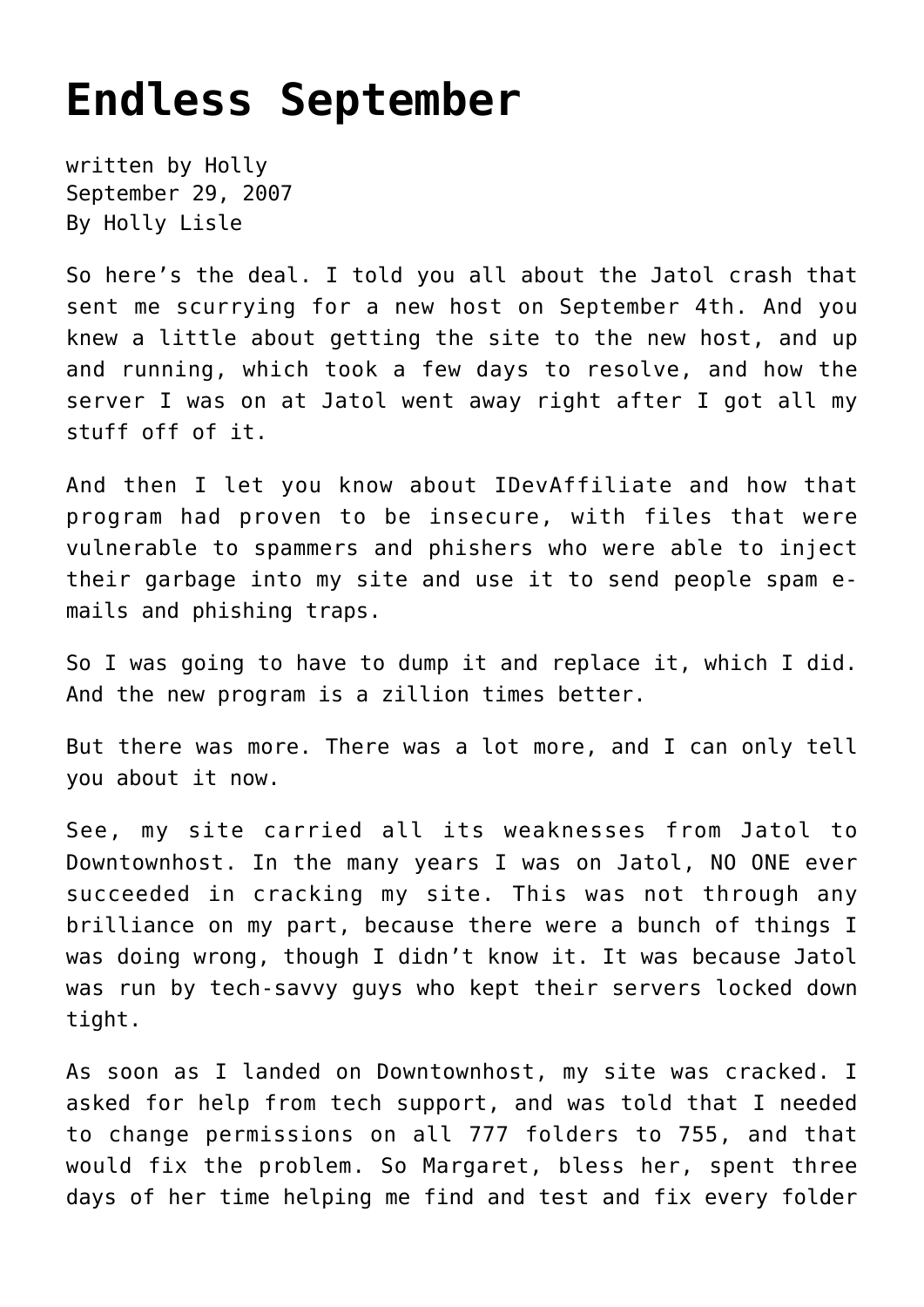and file on the site that had a 777 permission. Every single one.

In the meantime, a great guy who does security checked out my site and said that although the 777 folders were certainly a problem, Downtownhost's servers had specific weaknesses, which he listed, that made the site vulnerable no matter what I did to my folder permissions.

Worried, I passed this information on to DTH's tech support, and was told, in hurt tones, that the security guy didn't know what he was talking about, that he was using old software to test the site, and that my whole problem was that I had insecure folders and needed to fix them.

I did. But I was not reassured by the response I got.

And then, when Margaret and I had done everything humanly possible to ensure site security from our end, the spam email scheme and the Skype phishing schemes popped up again. Inside one of the supposedly secure 755 folders. Which meant that the security guy was right, the site-crackers were exploiting weaknesses in the server set-up and not in the file folders, and I needed to move the site. Again.

We informed DTH of the problem, and they may or may not have fixed it by now. They were, I think, working on it, because the server my site was on went crazy for a day or two. But you do not run a site that matters to you and take a pat on the head and a "There, there, this is your fault," as an acceptable answer when you request technical support, or when you provide data from a competent source suggesting that the problem is not, in fact, all your fault, and that your host needs to get on the ball and help straighten things out. Don't get me wrong. I really liked the DTH guys. They were friendly and they got back to me quickly when I had problems. They just didn't get back to me usefully.

I had already received one notice from my domain name